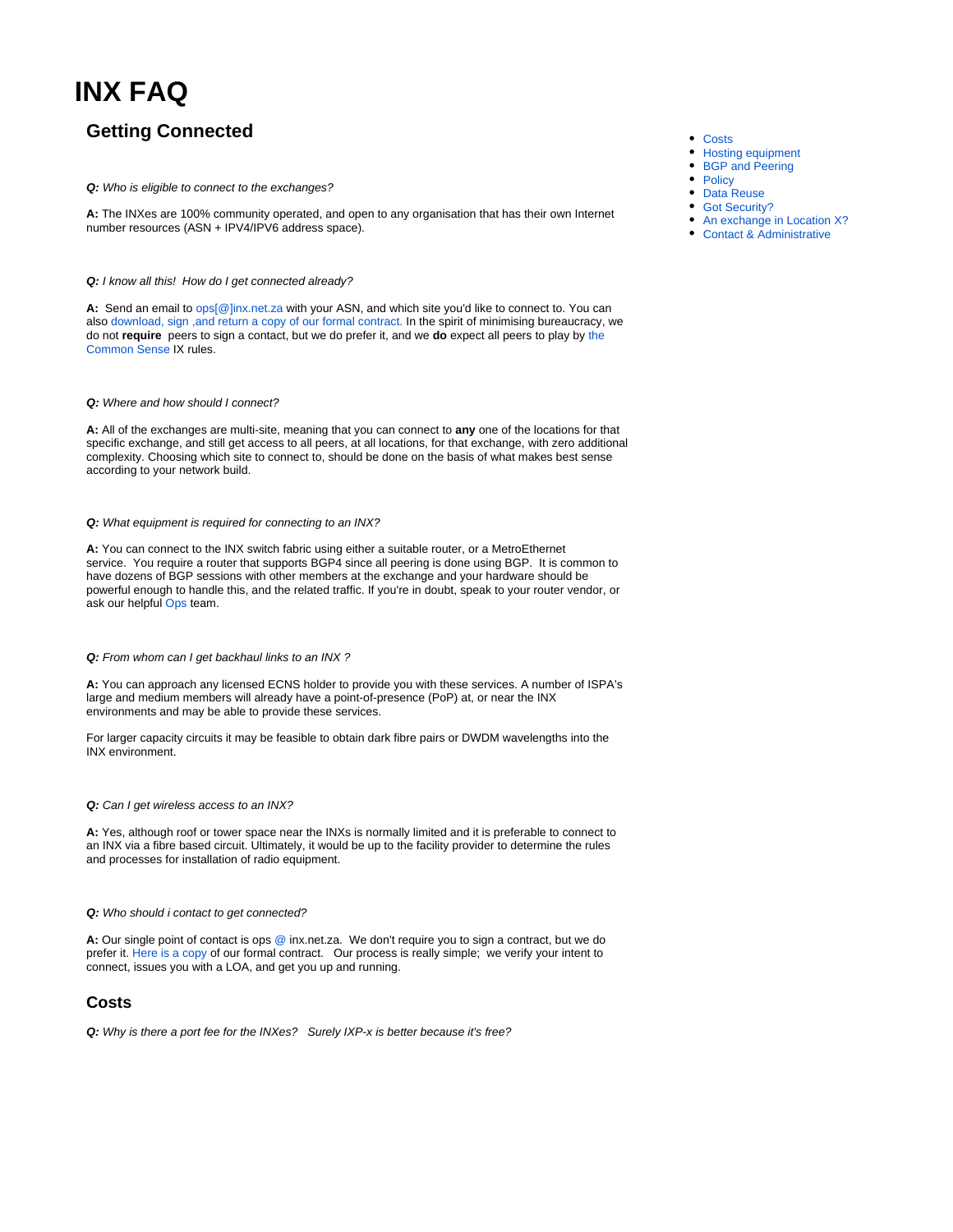**A:** The short answer is that INX-ZA's only source of income is port fees. We don't have any rich parent sponsors. Aside from the regular operating costs of operating the Exchanges, INX-ZA uses the port fees collected to subsidise many community projects, all geared towards sustaining, and improving the Internet ecosystem in South Africa. These include the provision of Critical Internet Services (eg. DNS Roots), training and capacity building, building infrastructure to span across a city, and advocacy for a continued open Internet environment in South Africa. **Port fees are set by [the community-elected](https://www.inx.net.za/pages/viewpage.action?pageId=2064488)  [management committee](https://www.inx.net.za/pages/viewpage.action?pageId=2064488)**, so, if you think that these fees are erroneous, please step up and volunteer for the committee. Additionally, if you'd like to sponsor our work, to help drop/lower port costs, please contact us!

### **Q:** What are the port costs?

**A:** INX-ZA supports 1/10/100GE Single Mode fibre ports. Please see the table below. These are monthly. ISPA members are eligible for a port fee discount; please contact the ISPA secretariat for additional information.

| <b>Port Size</b> | <b>Port Fee</b> | <b>ISPA member</b>                                  |  |
|------------------|-----------------|-----------------------------------------------------|--|
|                  |                 | discount available                                  |  |
| 1Gb/s            | ZAR 1,495       | Please consult the ISPA secretariat for assistance. |  |
| 10Gb/s           | ZAR 7,495       |                                                     |  |
| 100Gb/s          | ZAR 21,995      |                                                     |  |

#### **Zero Fees at ADC sites.** O)

African Data Centres have agreed to subsidise all INX port costs for peers at their sites!

Members of the [South African ISPA](http://www.ispa.org.za) are eligible for discounts on ports; please raise this with our ops team, or the [ISPA secretariat.](mailto:secretariat@ispa.org.za)

The INXes have a long history of supporting Internet development, and port fees are generally waived for ports used by Critical Infrastructure (such as DNS Root Servers), and other not-for-profit associations located at an INX. The community-elected management committee remains responsible for determining which services it is appropriate to have hosted at the INXes, and when port fees should be waived.

The INX Management committee has waived port fees for DINX.O)

#### **Q:** What about cross-connect charges?

**A:** INX-ZA does not levy cross-connect charges. Where applicable this is done by the colocation provider. We've negotiated agreements for zero recurring charges if you connect to the INX fabric at any Internet Solutions, xneelo, ADC, or DPA facility. Thusfar, the only colocation provider that charges for cross-connects on a recurring basis is Teraco.

| Location    | <b>Site Code</b> | <b>Colocation Provider</b> | <b>Once-off Installation</b> | <b>Monthly recurring cost</b> |
|-------------|------------------|----------------------------|------------------------------|-------------------------------|
| <b>JINX</b> | <b>PKL</b>       | Internet Solutions         | ZAR 2400                     | waived                        |
|             | $SMR*$           | xneelo                     | ZAR2400                      | waived                        |
|             | <b>HWH</b>       | Africa Data Centres        | colo-set                     | waived                        |
|             | <b>DPA</b>       | Digital Parks Africa       | colo-set                     | waived                        |
|             | <b>ISO</b>       | Teraco                     | colo-set                     | colo-set                      |

| Location    | <b>Site Code</b> | <b>Colocation Provider</b> | <b>Once-off Installation</b> | <b>Monthly recurring cost</b> |
|-------------|------------------|----------------------------|------------------------------|-------------------------------|
| <b>DINX</b> | JMH              | <b>Internet Solutions</b>  | ZAR 2400                     | waived                        |
|             | <b>RHV</b>       | Teraco                     | colo-set                     | colo-set                      |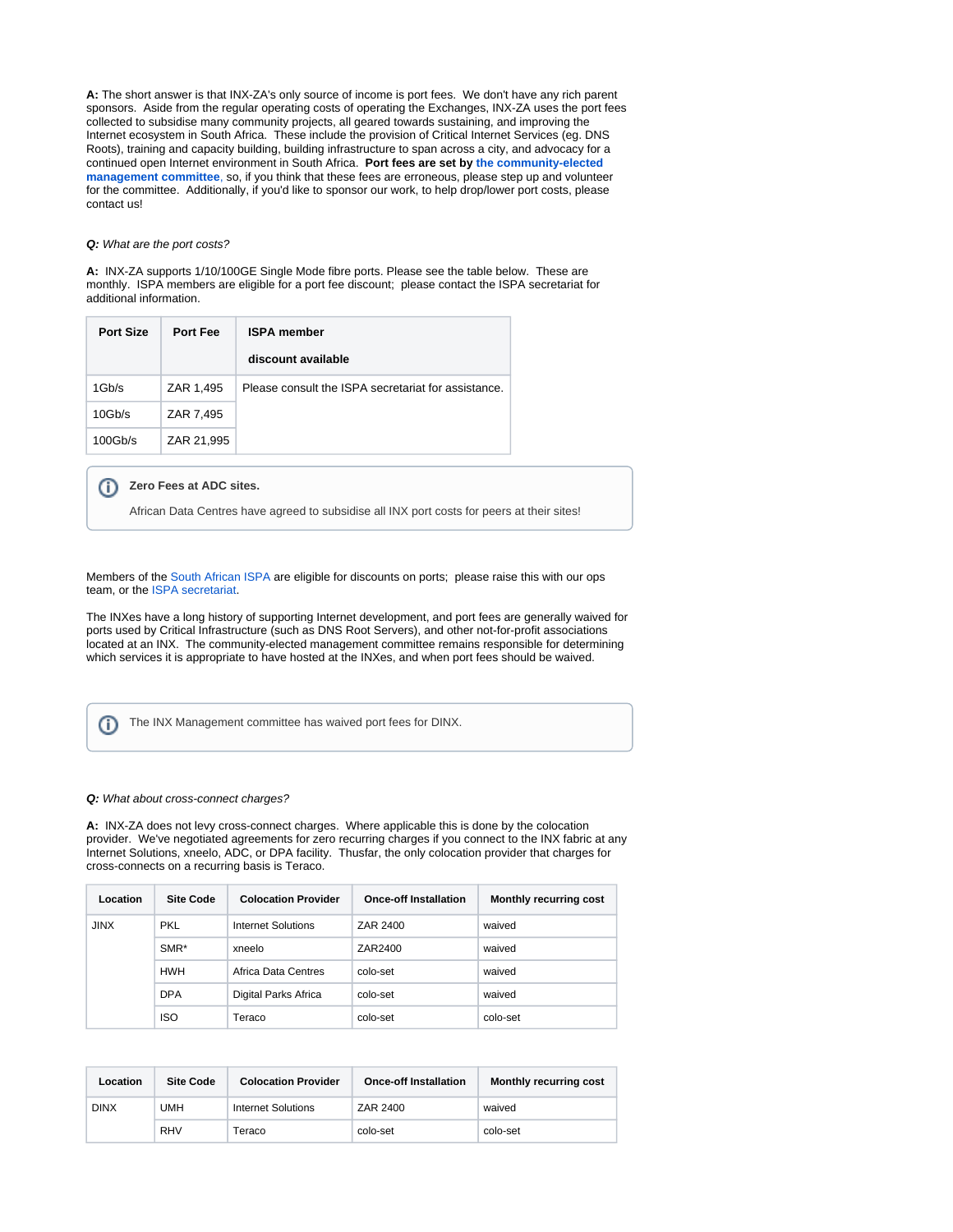| Location    | <b>Site Code</b> | <b>Colocation Provider</b> | <b>Once-off Installation</b> | <b>Monthly recurring cost</b> |
|-------------|------------------|----------------------------|------------------------------|-------------------------------|
| <b>CINX</b> | <b>BRE</b>       | Internet Solutions         | ZAR 2400                     | waived                        |
|             | <b>DPR</b>       | Africa Data Centres        | colo-set                     | waived                        |
|             | <b>NLS</b>       | Teraco                     | colo-set                     | colo-set                      |

\* waived if you are precabled to the MMR

# **Services**

**Q:** Can I get international bandwidth/transit via an INX?

**A:** A connection to an INX merely provides you with the opportunity to exchange traffic with the other networks connected to the same INX. Exactly what traffic you exchange depends on the arrangements you make with those other networks. Some of the other participants may be willing to provide you with an international transit service. There is nothing in the INX policies preventing a member from offering such a service, but it is not a service that the INX provides.

### **Q:** What are some of the value add services that the INX provides?

**A:** Please see the [INX Services](https://www.inx.net.za/display/pub/INX+Services) page for a non-exhaustive description of the services that you can get access to. Please feel free to reach out to our team if you think there's something else we could be doing!

# <span id="page-2-0"></span>**Hosting equipment**

**Q:** Why can't I host my server at an INX?

**A:** INX-ZA is not in the server-hosting business. Most of the INX participants provide hosting services, and INX-ZA does not compete with its membership. Technically, while it may seem appealing to host a server at a central location, there is negligible difference in performance if the server is hosted on the network of a peering participant with a high-speed connection to the INX. We make exceptions for operators of critical Internet infrastructure, like DNS server operators.

# <span id="page-2-1"></span>**BGP and Peering**

### **Q:** Is there a looking glass available?

**A:** Yes several! INX-ZA operates <https://lg.inx.net.za> that will show you a general view of what prefixes are at each of the INXes. Packet Clearing House operates <https://lg.pch.net>that is connected to DINX, JINX and CINX. [Routeviews.org](http://www.routeviews.org) provides similar services for CINX and JINX. In addition, peers are able to see specifics of what the BGP Route Servers via the [INX portal](https://portal.inx.net.za/lg).

### **Q:** Is it safe to peer with the BGP Route Servers?

**A:** Yes, INX-ZA maintains strict IRR filters for all route servers peers. Filters are rebuilt automatically every 4h at hh:40.

### **Q**: What about RPKI?

**A**: We **drop** RPKI INVALIDs.

## <span id="page-2-2"></span>**Policy**

**Q:** Who sets the rules/policy for the INXes?

**A:** [INX-ZA's Management Committee](https://www.inx.net.za/display/pub/INX+Committee) is in charge of INX policy. This committee is elected by the peering community and is responsible for developing and implementing policy, for the benefit of the peering community at the INXes. **INX-ZA is proud to be 100% community managed**.

**Q**: We are a large organisation, and we need a formal contract ..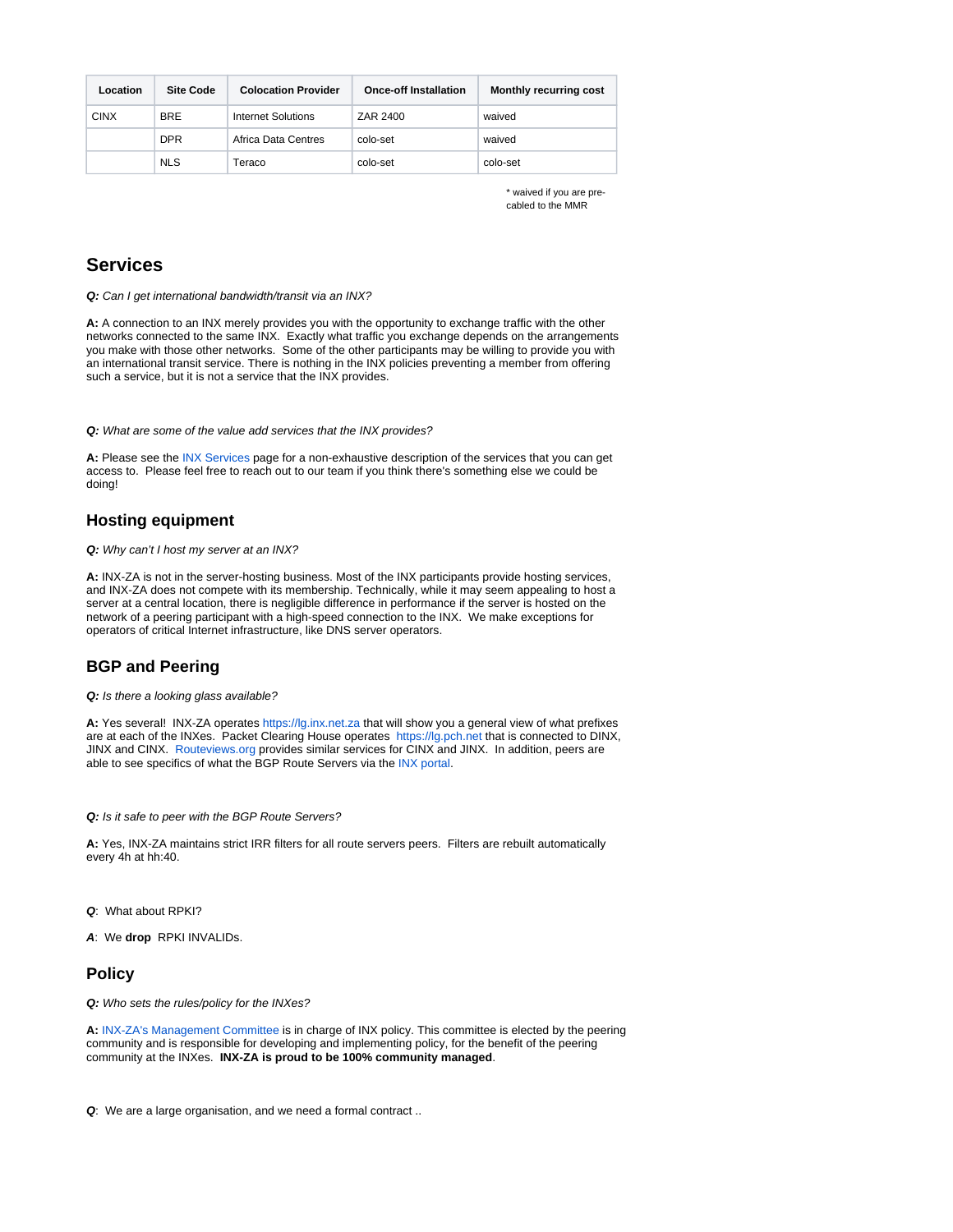**A**: Ok, if you really, really, really need paperwork, [here's a copy](https://www.inx.net.za/download/attachments/2064570/INX-ZA%20Agreement.pdf?version=2&modificationDate=1603453368000&api=v2) of our formal contract. In the spirit of minimising bureacracy, we do not **require** peers to sign a contact, but do expect all peer to play by [the](https://www.inx.net.za/display/pub/Policy)  [Common Sense](https://www.inx.net.za/display/pub/Policy) rules.

**Q**: We're not a large organisation, or we don't really need to sign a contract, but we're curious about your regular "T & C"s

**A**: Mostly, we expect peers to do The Right Thing (tm), to ensure that the fabric remains stable. We do have [a technical policy](https://www.inx.net.za/display/pub/Technical+Policy) that all peers are expected to adhere to.

# <span id="page-3-0"></span>**Data Reuse**

**Q:** What's your relationship to PeeringDB?

**A:** We use PeeringDB.com to bootstrap our provisioning process (ie. we populate our database with information that peers publishs in PeeringDB.com). In particular, we capture the contact information, IRR Object, and max-prefixes that the peer has made available to the PeeringDB community. We do not insist that peers have a PeeringDB record, but do encourage it, and can assist peers in setting this up.

Furthermore, we publish nightly updates to PeeringDB that include a peer's IP addresses, port speed, and whether, or not, they are a BGP-RS peer. Peers that select the "Allow IXP update", as part of their PeeringDB account, will automatically have this information updated by us.

**Q:** Do you share any other information about peers individual/personal data?

**A**: No personal information about any peer is ever shared, or sold, with any third party. We do sometimes perform introductions between prospective peers, but that's only after we receive permission to do so from the peers themselves.

# <span id="page-3-1"></span>**Got Security?**

**Q:** What security measures do you keep in place at the IX?

**A:** Take your pick ..

 $\vert \bm{\downarrow} \vert$ 

- $\blacktriangledown$ One mac address locked per port
- $\overline{\mathbf{v}}$ "Learning" disabled
- Rate limits applied for broadcast / unknown mac traffic
	- IRR **and** RPKI filtered route servers
		- **Bogons and martians filtered**
		- **v** Transit-Free networks filtered
- $\blacktriangledown$ IRR objects for BGP-RS service
- $\overline{\mathbf{v}}$ Unwanted frames filtered
- $\vert \textcolor{red}{\bm{\checkmark}} \vert$ Peering LAN has ASO ROA

 If you're looking for something specific, please reach out to our ops team. We are always trying to do better.

**Q:** Why aren't you part of the MANRS project?

A: Quite simply, **we are already doing more than what this project requires**, and we find their wording to be too loose and self-congratulatory. We believe that, their bar is set waaaaaaaaay too low. We have held, and will always hold ourselves, to the highest technical standards possible, and although we exceed their requirements, we have not sought their accreditation.

## <span id="page-3-2"></span>**An exchange in Location X?**

**Q:** Why isn't there an INX in location X?